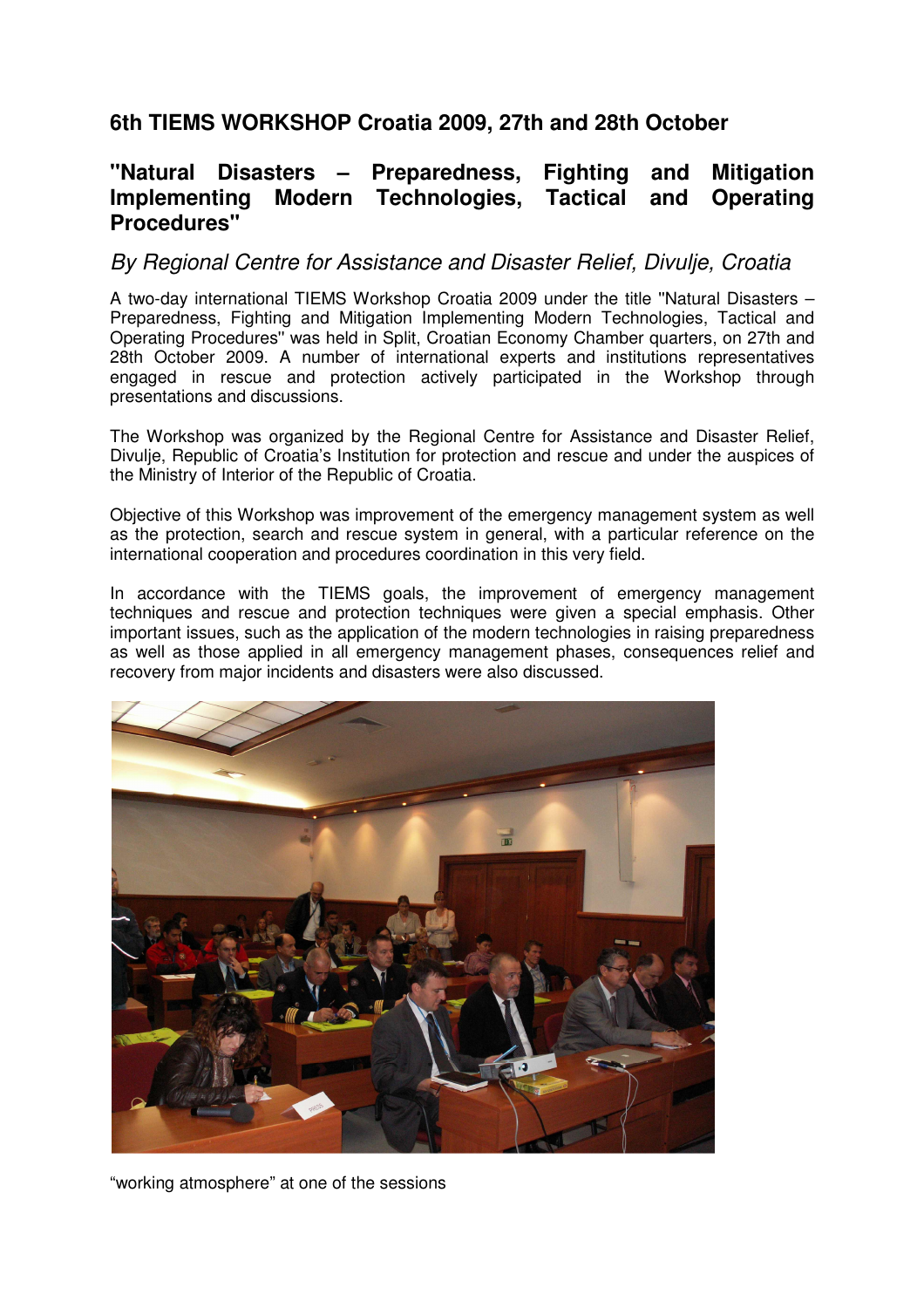The majority of presentations and discussions focused on the issue of structural coordination of protection and rescue of people and property and protection of environment.

In order to efficiently meet all the challenges imposed by the modern highly technological way of life, a need for a high level of awareness, information and education in policy making is required.

Furthermore, agency and service representatives, especially competent ministries and scientific institutions experts have to find out adequate methods of education of political structures and population in general as the regulations applied by the unaware are rarely fruitful.



Group photo taken at Split "Riva"

Immensely important is the education of preschool and school age children, without which we can hardly talk about successful education of the population in general.

It is also necessary, apart from the above mentioned cooperation between politics and profession, to engage in networking between different agencies and services, private and public companies dealing with professional and operative spheres inside disaster management and major incidents, and being directly involved in protection, search and rescue activities or disaster relief and other activities aiming at recovery.

 The networking and multidisciplinary cooperation should exist on both national and international level, whereas the cooperation between national institutions and regional and international organizations needs special priority. Such cooperation is important for the coordination of planning procedures and immediate management as well as of operative procedures, which facilitates joint measures in cross border disasters, simpler assistance provision and reception both at home and among different countries.

Also requiring international and intercontinental assistance, solidarity and joint actions are problems such as pandemics of various human, animal and plant diseases, rough weather conditions devastating parts of continents, droughts etc.

Necessary for a successful realization of all the mentioned issues is a more intense involvement of scientific institutions and of competent national bodies for science. They should have a more prominent role within emergency management, especially in possible risks assessments and in identification of techniques and technologies to fight them. State